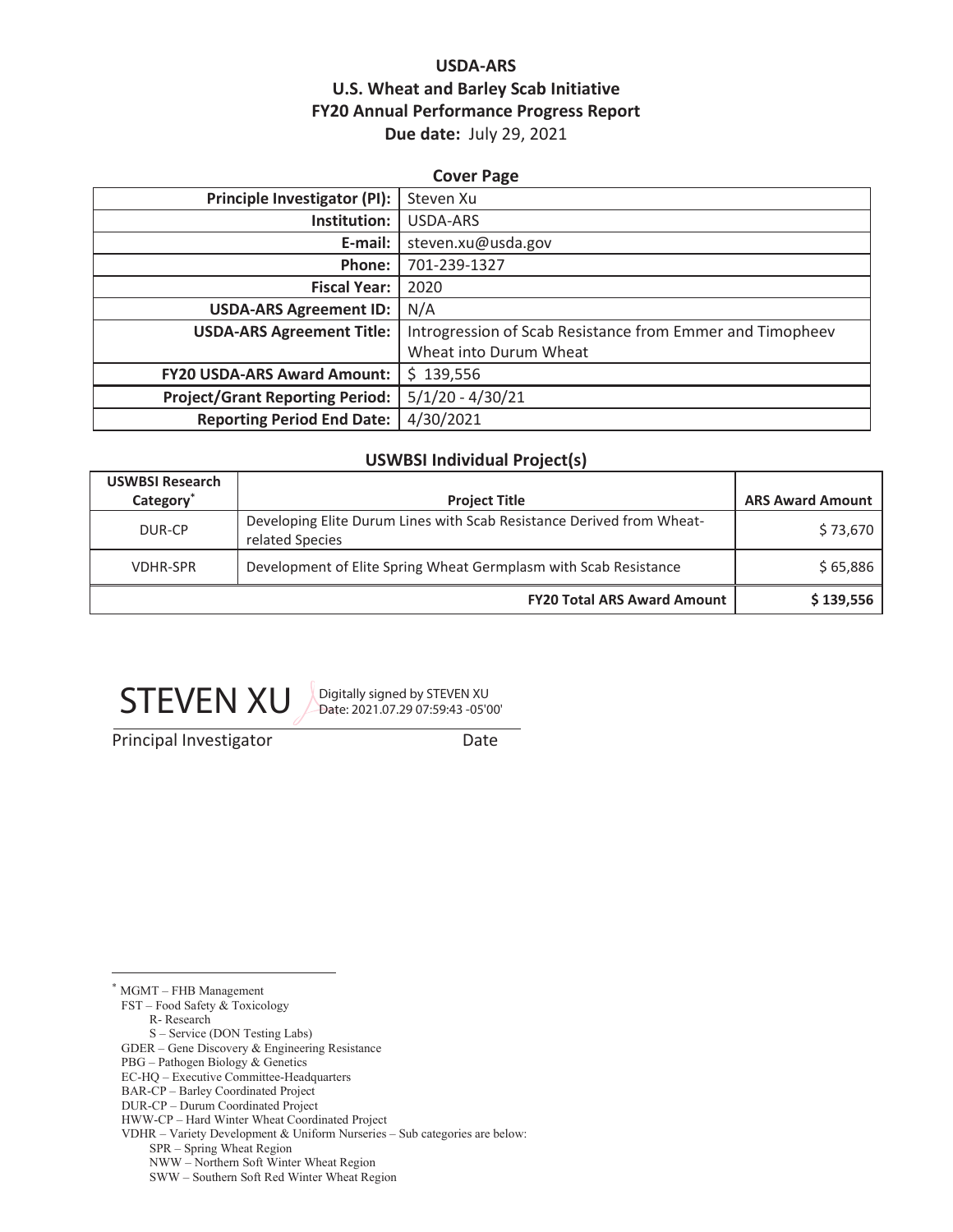## **Project 1:** *Developing Elite Durum Lines with Scab Resistance Derived from Wheat‐related Species*

## **1. What are the major goals and objectives of the research project?**

The objective of this project is to continue developing elite durum germplasm with improved FHB resistance derived from diploid, tetraploid and hexaploid wheat accessions.

**2. What was accomplished under these goals or objectives?** *(For each major goal/objective, address these three items below.)*

## **a) What were the major activities?**

- Developed and genotyped 10 new BC1F1, BC1F2, and BC2F1 populations from backcrossing elite durum lines (15Entry 65, 104, 111, 129, 237, 246, 269, 271, 279, and 295) carrying Fhb1 and/or two PI277012‐derived 5A QTL to durum variety ND Riverland.
- Developed four large BC2F2 populations derived from backcrossing durum line D151343 (15Entry 255) to Carpio\_Cdu1, Joppa\_Cdu1, and ND Riverland for improving agronomic traits and genotyped over 7,000 plants using STARP markers for Fhb1 and Cdu1. A total of 855 and 405 lines with homozygous Fhb1 and Cdu1 have been selected and advanced to BC2F4 and BC2F5 generations, respectively. These lines are currently being tested in FHB nurseries in Fargo, Prosper, and Langdon in 2021. The 405 BC2F5 lines are also being evaluated for agronomic traits and performance in single‐row plots in Prosper and Langdon in 2021.
- Developed more than 200 BC1F1 seeds by backcrossing a wheat‐Thinopyrum ponticum 7D/7el2 introgression line RWG52 (591) with durum Divide ph1b line to transfer Fhb7 from chromosome 7D to 7A or 7B in durum wheat.
- Made new crosses between Chinese wheat landrace 'Wangshuibai' and ND Riveland to develop new durum germplasm by simultaneously transferring major FHB resistance QTL Fhb1, Fhb2, Fhb4, and Fhb5.
- Evaluated 30 durum lines and their parents in a yield trial in Prosper, ND in the summer of 2020 and elite line 20Entry24 has been selected and included a in a yield trial in Prosper and Langdon ND in the summer of 2021.

## **b) What were the significant results?**

- A total of 1,336 elite durum germplasm lines, which carry Cdu1, Fhb1 and/or two PI277012‐derived 5A QTL in BC1F3 (76 lines), BC2F4 (855 lines), and BC2F5 (405 lines), have been developed.
- Yield and quality analysis showed that four durum lines, including 20Entry 24, with Fhb1 had the quality and yield that matched with the ND varieties used as checks.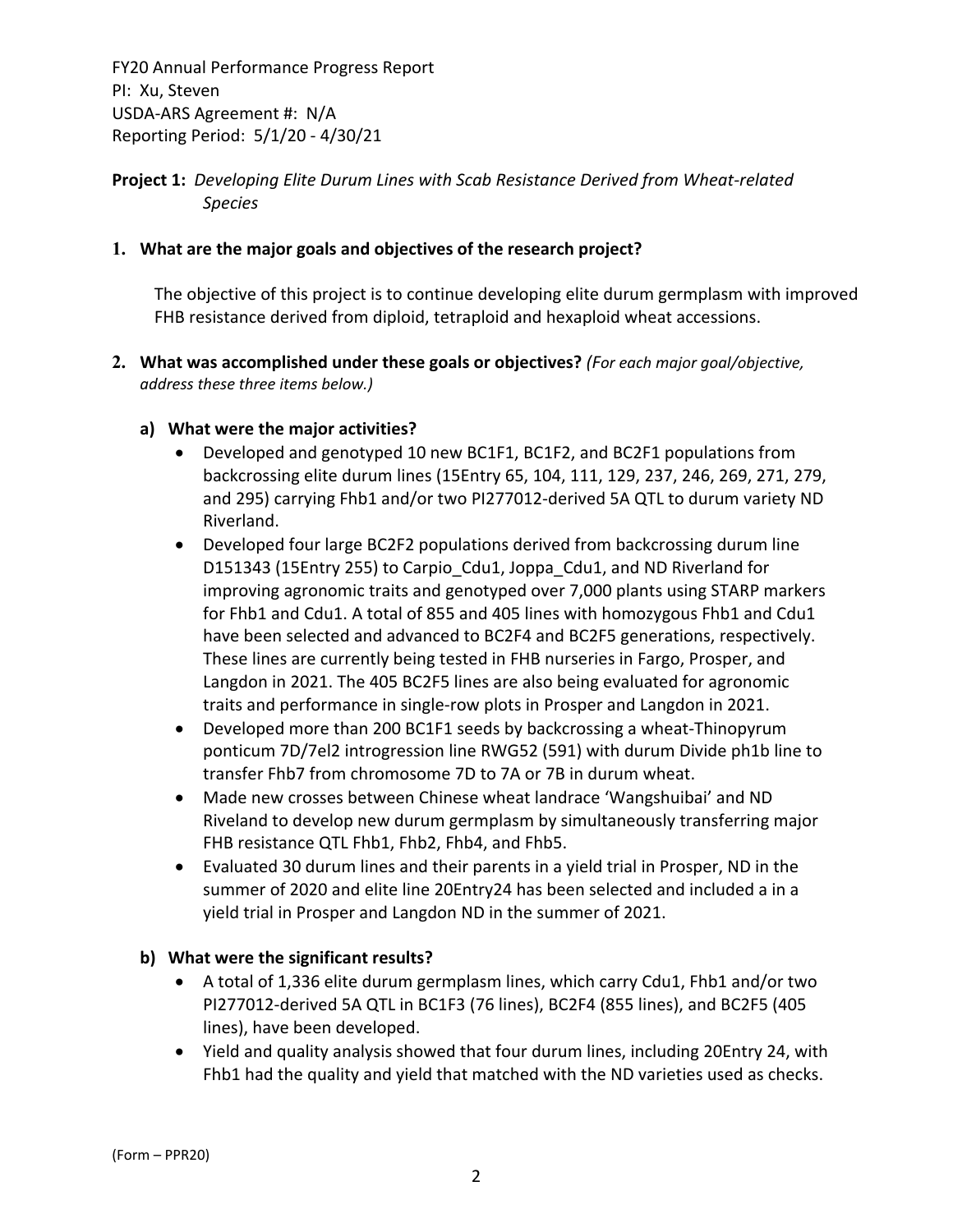- New BC1F1, BC1F2, and BC2F2 populations have been developed by backcrossing elite durum lines (15Entry 65, 104, 111, etc.) to ND Riverland.
- New hybrid seed have been produced by crossing Wangshuibai to ND Riveland for transferring major FHB resistance QTL Fhb1, Fhb2, Fhb4, and Fhb5 into durum.
- A population of over 200 BC1F1 seeds has been produced by backcrossing wheat-Th. ponticum 7D/7el2 introgression line RWG52 (591) with Divide ph1b line.

## **c) List key outcomes or other achievements.**

- The 1,336 elite durum germplasm lines carrying Cdu1, Fhb1 and/or two PI277012derived 5AS/5AL QTL are being evaluated for potential new varieties by ND durum wheat breeding program.
- The elite line 20Entry 24 has also included in the breeding trial in the ND durum wheat breeding program in the summer of 2021.
- The new populations carrying Fhb1, Fhb2, Fhb4, Fhb5, Fhb7, and two PI277012derived 5A QTL provide base materials to pyramid these major FHB resistance QTL into durum varieties.

## **3. Was this research impacted by the COVID‐19 pandemic (i.e. university shutdowns and/or restrictions, reduced or lack of support personnel, etc.)? If yes, please explain how this research was impacted or is continuing to be impacted.**

This research has been impacted by the COVID‐19 pandemic due to USDA ARS teleworking status, travel restriction, and shortage of laboratory supplies. Field experiments have been seriously impacted by maintaining social distance and travel restriction. Requirement for one person per vehicle has negative impacts on the tasks requiring team work such as disease scoring, selection, and harvesting. Due to variables in weather, plant growth, and weekends, it was often difficult to submit travel requests to Langdon (190 miles from Fargo) three days ahead of anticipated travel dates. Marker development and genotyping have been seriously impacted by shortage of PCR plates and other plastic consumables on the markets. The DH production, a consecutive process from emasculation to embryo rescue, was interrupted by the maximized telework status.

## **4. What opportunities for training and professional development has the project provided?**

## Nothing to Report

## **5. How have the results been disseminated to communities of interest?**

The results have been disseminated through presetations at various workshops and seminars and communications with breeders and collaborators.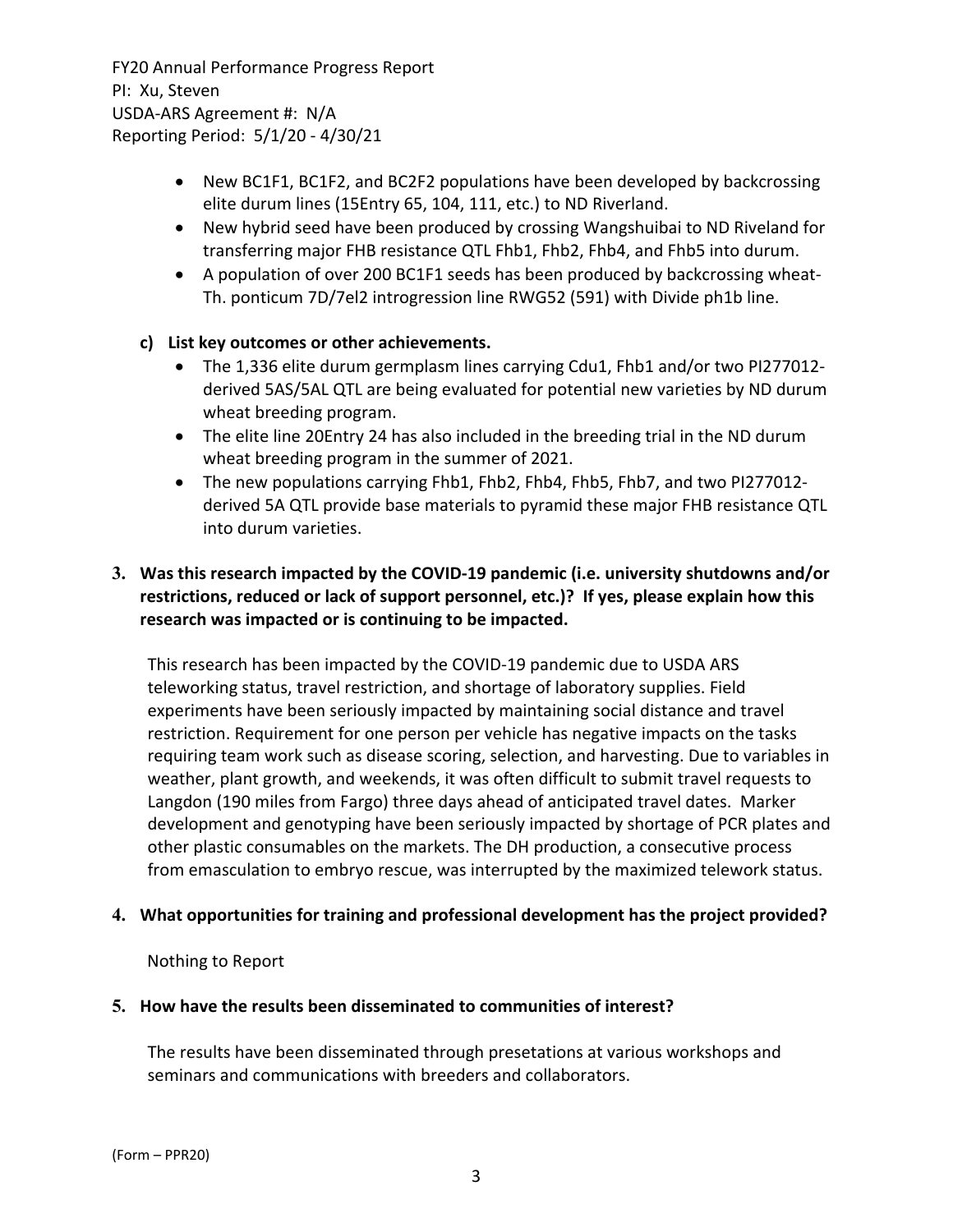**Project 2:** *Development of Elite Spring Wheat Germplasm with Scab Resistance*

## **1. What are the major goals and objectives of the research project?**

The major goal and objective of this project is to develop adapted hard red spring wheat (HRSW) germplasm by transferring FHB resistance from unadapted sources into the HRSW cultivars.

- **2. What was accomplished under these goals or objectives?** *(For each major goal/objective, address these three items below.)*
	- **a) What were the major activities?**
		- Advanced 18 BC1 populations derived from backcrosses of SHW lines SW93 (CItr 14133/PI 268210), SW183 (PI 191091/CIae 26), and SW187 (PI 272527/CIae 26) to HRSW varieties 'Glenn', 'Barlow', 'Vitpro', 'Grandin', 'Linert', and 'Bolles' and breeding lines ND828, NDHRS16‐1436, and NDHRS16‐13‐89 for two generations using single seed descent.
		- Genotyped 98 elite HRSW lines with improved FHB resistance derived from PI 277012 using STRAP markers for Fhb1 and the 5AS/5AL QTL from PI 277012.
		- Evaluated 98 elite HRSW lines derived from PI 277012, their parents, and checks for FHB resistance in greenhouse for two seasons and field nurseries at two locations (Fargo and Prosper, ND) in 2020 and three locations (Fargo, Langdon, and Prosper, ND) in 2021.
		- Developed doubled haploids from the F1 hybrids from the cross of 15FAR1157‐1 to ND Frohberg using wheat × maize hybridization.
		- Developed BC1 populations by backcrossing the F1 plants from the crosses of the lines 15FAR1157‐1, 15FAR1162‐1, 15FAR1143‐3, and 15FAR1162‐2 to HRSW varieties ND Frohberg, Glenn, Bolles, Vitpro, Linkert, 'Faller', and 'Alsen'.
		- Developed F2 and BC1 populations from the crosses of Wangshubai to ND Frohberg to develop new HRSW germplasm lines by simultaneously transferring several major FHB resistance QTL Fhb1, Fhb2, Fhb4, and Fhb5 to ND varieties.
		- Conducted yield trials to evaluate yield and quality of the 12 elite HRSW lines with improved FHB resistance derived from PI 277012 in two locations in 2020 (Langdon and Thompson, ND) and 2021 (Langdon and Prosper, ND).

## **b) What were the significant results?**

- A total of 18 BC1 populations consisting approximately 1,400 lines derived from backcrossing SHW lines SW93, SW183, and SW187 to HRSW varieties have been advanced to BC1F4 generation.
- Marker genotyping revealed that among 98 elite HRSW lines, nine carry the 5AL QTL from PI 277012, eight of the nine lines with 5AL QTL also carry 5AS QTL either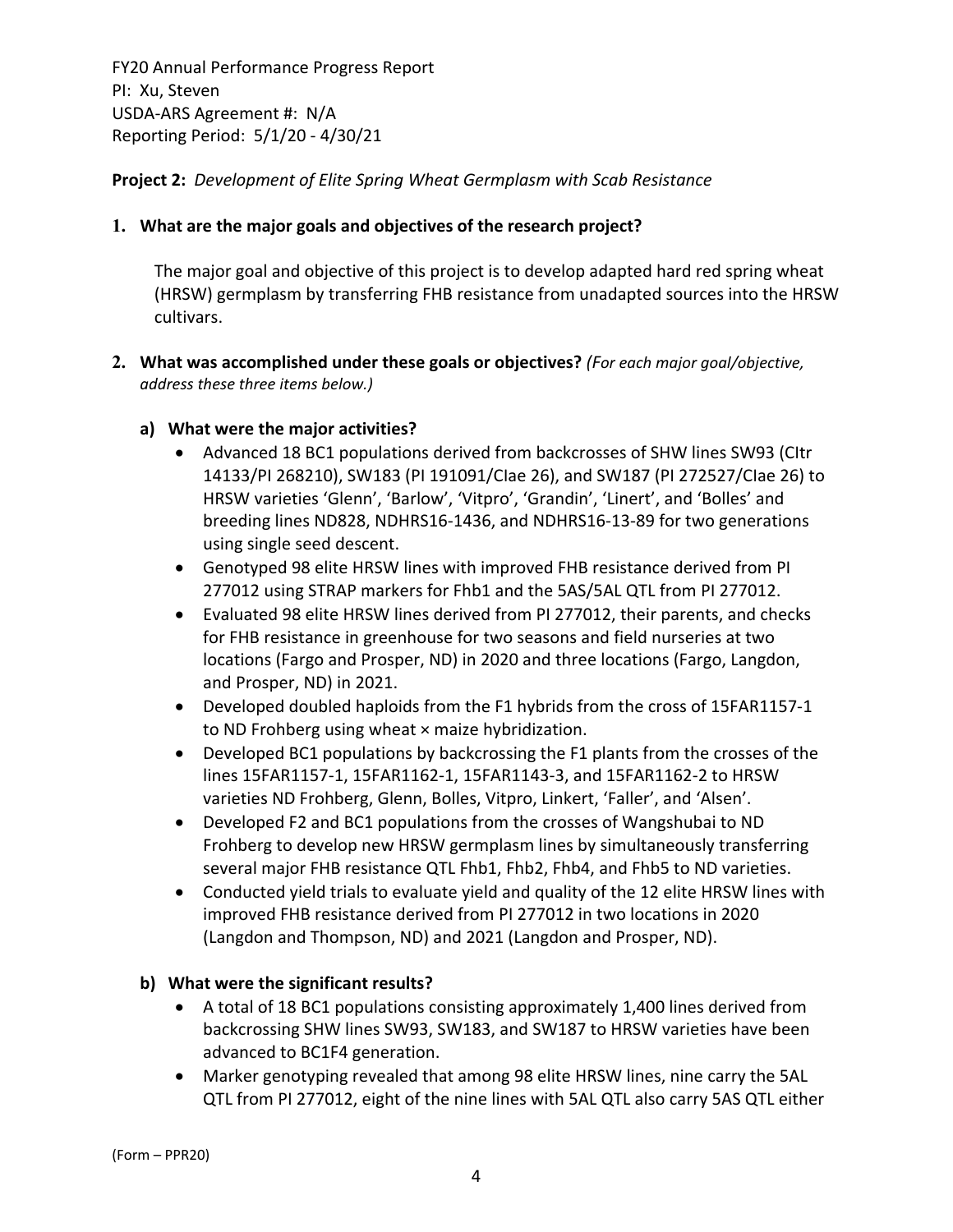> from PI 277012 or Faller with one line (15FAR1157‐1) carrying the two 5A QTL combined with Fhb1. In addition, 18 lines have combined Fhb1 with 5AS QTL either from PI 277012 or Faller.

- Preliminary analysis from yield trial in 2020 showed that several lines 15FAR1157-1, 15FAR1162‐1, 15FAR1162‐2, 15FAR1143‐3 had the quality and yield that matched with the HRSW varieties.
- A total of 11 large F2 populations and 17 BC1F1 populations (~1,500 BC1 seeds) were developed from crossing and backcrossing 15FAR1157‐1, 15FAR1162‐1, 15FAR1143‐3, 15FAR1162‐2, and Wanshubai to HRSW varieties. Theses populations will be genotyped using STRAP markers for Fhb1, PI 277012‐derived 5AS/5AL QTL, and other major QTL (Fhb2, Fhb4, and Fhb5) in the coming seasons.
- A total of 24 haploid plants from the F1 hybrids from the cross of 15FAR1157‐1 to ND Frohberg were produced and they will be treated with colchicine for DH production.

## **c) List key outcomes or other achievements.**

- Several elite lines 15FAR1157‐1, 15FAR1162‐1, 15FAR1162‐2 have been extensively evaluated for FHB resistance, agronomic performance, yield, and quality in breeding programs, they have been used in the HRSW breeding programs in North Dakota and Minnesota.
- The new populations and germplasm carrying Fhb1, Fhb2, Fhb4, Fhb5, Fhb7, and two PI277012‐derived 5A QTL provide base materials to pyramid these major FHB resistance QTL into HRSW varieties.

## **3. Was this research impacted by the COVID‐19 pandemic (i.e. university shutdowns and/or restrictions, reduced or lack of support personnel, etc.)? If yes, please explain how this research was impacted or is continuing to be impacted.**

This research has been impacted by the COVID‐19 pandemic due to USDA ARS teleworking status, travel restriction, and shortage of laboratory supplies. Details have been described in Project 1.

## **4. What opportunities for training and professional development has the project provided?**

Nothing to Report.

## **5. How have the results been disseminated to communities of interest?**

The results have been disseminated through presetations at various workshops and seminars and communications with breeders and collaborators.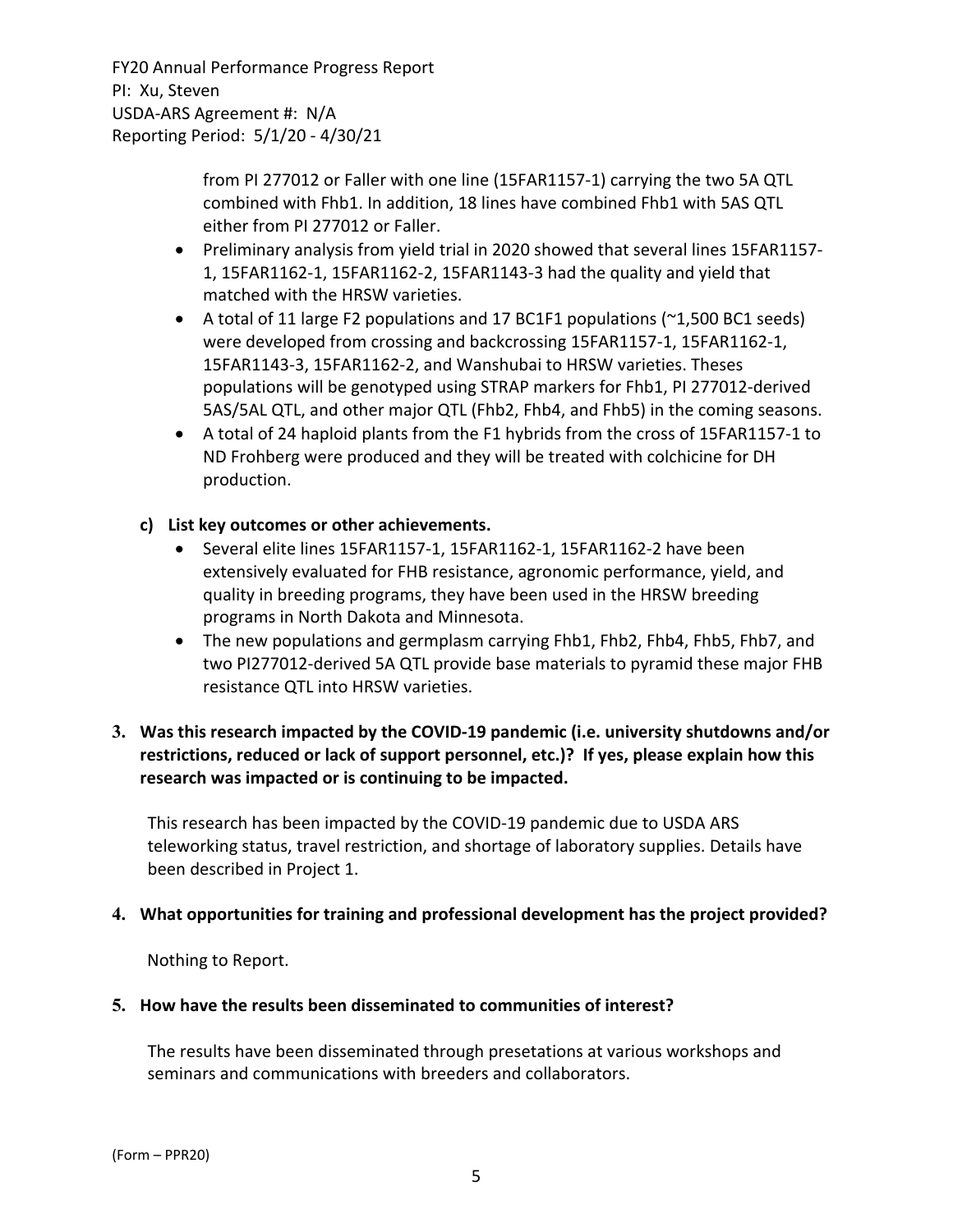## **Training of Next Generation Scientists**

**Instructions:** Please answer the following questions as it pertains to the FY20 award period (5/1/20 ‐ 4/30/21). The term "support" below includes any level of benefit to the student, ranging from full stipend plus tuition to the situation where the student's stipend was paid from other funds, but who learned how to rate scab in a misted nursery paid for by the USWBSI, and anything in between.

**1. Did any graduate students in your research program supported by funding from your USWBSI grant earn their MS degree during the FY20 award period?** ☐Yes ☒No

**If yes, how many?** Click to enter number here.

**2. Did any graduate students in your research program supported by funding from your USWBSI grant earn their Ph.D. degree during the FY20 award period?**

 $\square$ Yes  $\square$ No **If yes, how many?** Click to enter number here.

**3. Have any post docs who worked for you during the FY20 award period and were supported by funding from your USWBSI grant taken faculty positions with universities?** ☐Yes ☒No

**If yes, how many?** Click to enter number here.

**4. Have any post docs who worked for you during the FY20 award period and were supported by funding from your USWBSI grant gone on to take positions with private ag‐ related companies or federal agencies?**

☐Yes ☒No

**If yes, how many?** Click to enter number here.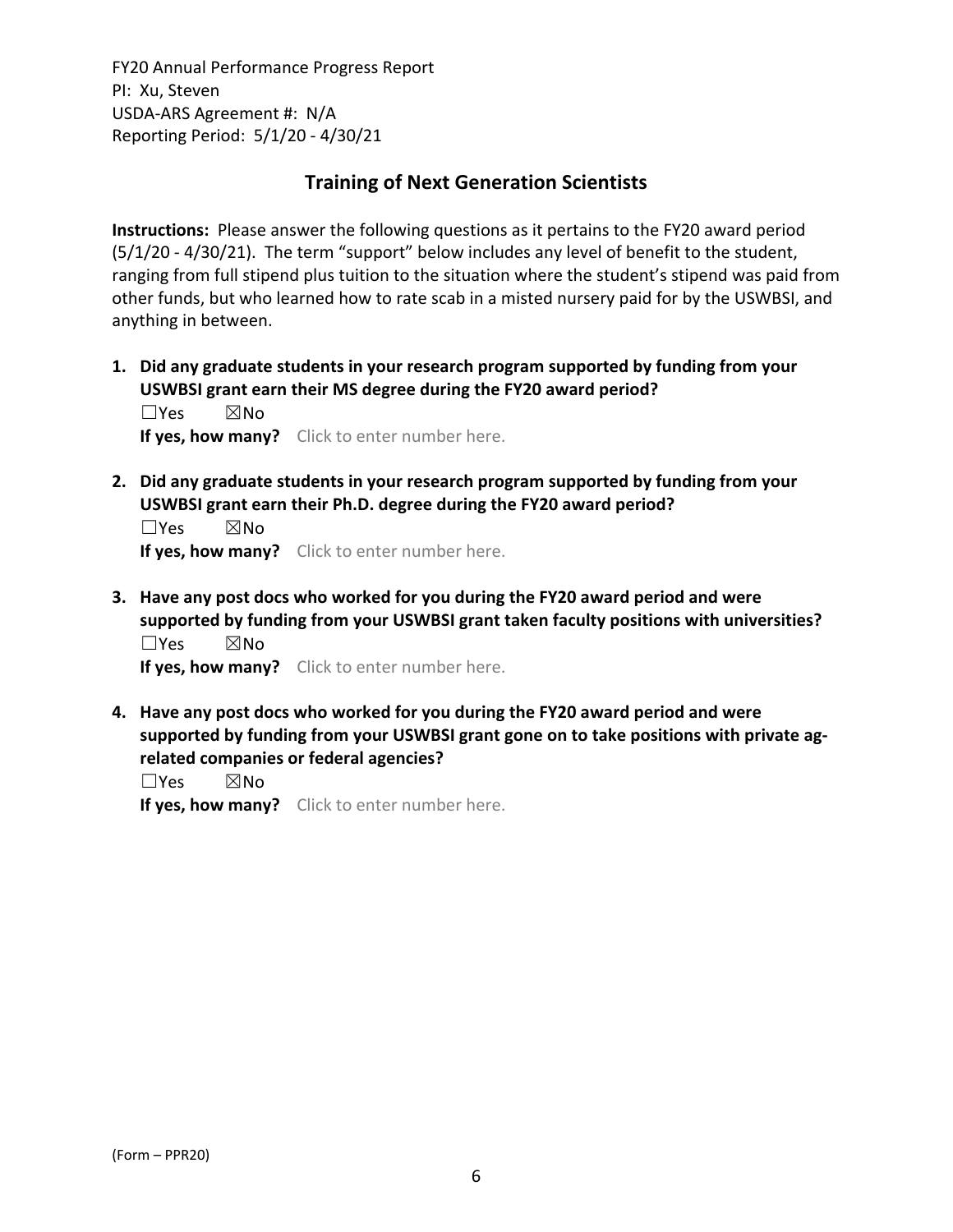# **Release of Germplasm/Cultivars**

**Instructions:** In the table below, list all germplasm and/or cultivars released with full or partial support through the USWBSI during the FY20 award period (5/1/20 - 4/30/21). All columns must be completed for each listed germplasm/cultivar. Use the key below the table for Grain Class abbreviations. 

| <b>Name of Germplasm/Cultivar</b> | <b>Grain Class</b>    | <b>FHB Resistance</b>                                  | <b>FHB</b><br><b>Rating</b><br>$(0-9)$ | Year<br><b>Released</b> |
|-----------------------------------|-----------------------|--------------------------------------------------------|----------------------------------------|-------------------------|
| Nothing to report.                | Select Grain<br>Class | Select what represents<br>your most resistant<br>check | Enter as<br>text 0-9<br>rating         | Select Year             |
| Click here to enter text.         | Select Grain<br>Class | Select what represents<br>your most resistant<br>check | Enter as<br>text 0-9<br>rating         | Select Year             |
| Click here to enter text.         | Select Grain<br>Class | Select what represents<br>your most resistant<br>check | Enter as<br>text 0-9<br>rating         | Select Year             |
| Click here to enter text.         | Select Grain<br>Class | Select what represents<br>your most resistant<br>check | Enter as<br>text 0-9<br>rating         | Select Year             |
| Click here to enter text.         | Select Grain<br>Class | Select what represents<br>your most resistant<br>check | Enter as<br>text 0-9<br>rating         | Select Year             |
| Click here to enter text.         | Select Grain<br>Class | Select what represents<br>your most resistant<br>check | Enter as<br>text 0-9<br>rating         | Select Year             |
| Click here to enter text.         | Select Grain<br>Class | Select what represents<br>your most resistant<br>check | Enter as<br>text 0-9<br>rating         | Select Year             |
| Click here to enter text.         | Select Grain<br>Class | Select what represents<br>your most resistant<br>check | Enter as<br>text 0-9<br>rating         | Select Year             |
| Click here to enter text.         | Select Grain<br>Class | Select what represents<br>your most resistant<br>check | Enter as<br>text 0-9<br>rating         | Select Year             |
| Click here to enter text.         | Select Grain<br>Class | Select what represents<br>your most resistant<br>check | Enter as<br>text 0-9<br>rating         | Select Year             |
| Click here to enter text.         | Select Grain<br>Class | Select what represents<br>your most resistant<br>check | Enter as<br>text 0-9<br>rating         | Select Year             |
| Click here to enter text.         | Select Grain<br>Class | Select what represents<br>your most resistant<br>check | Enter as<br>text 0-9<br>rating         | Select Year             |
| Click here to enter text.         | Select Grain<br>Class | Select what represents<br>your most resistant<br>check | Enter as<br>text 0-9<br>rating         | Select Year             |
| Click here to enter text.         | Select Grain<br>Class | Select what represents<br>your most resistant<br>check | Enter as<br>text 0-9<br>rating         | Select Year             |

NOTE: Leave blank if you have nothing to report or if your grant did NOT include any VDHR-related projects.

**NOTE:** List the associated release notice or publication under the appropriate sub-section in the 'Publications' section of the FPR.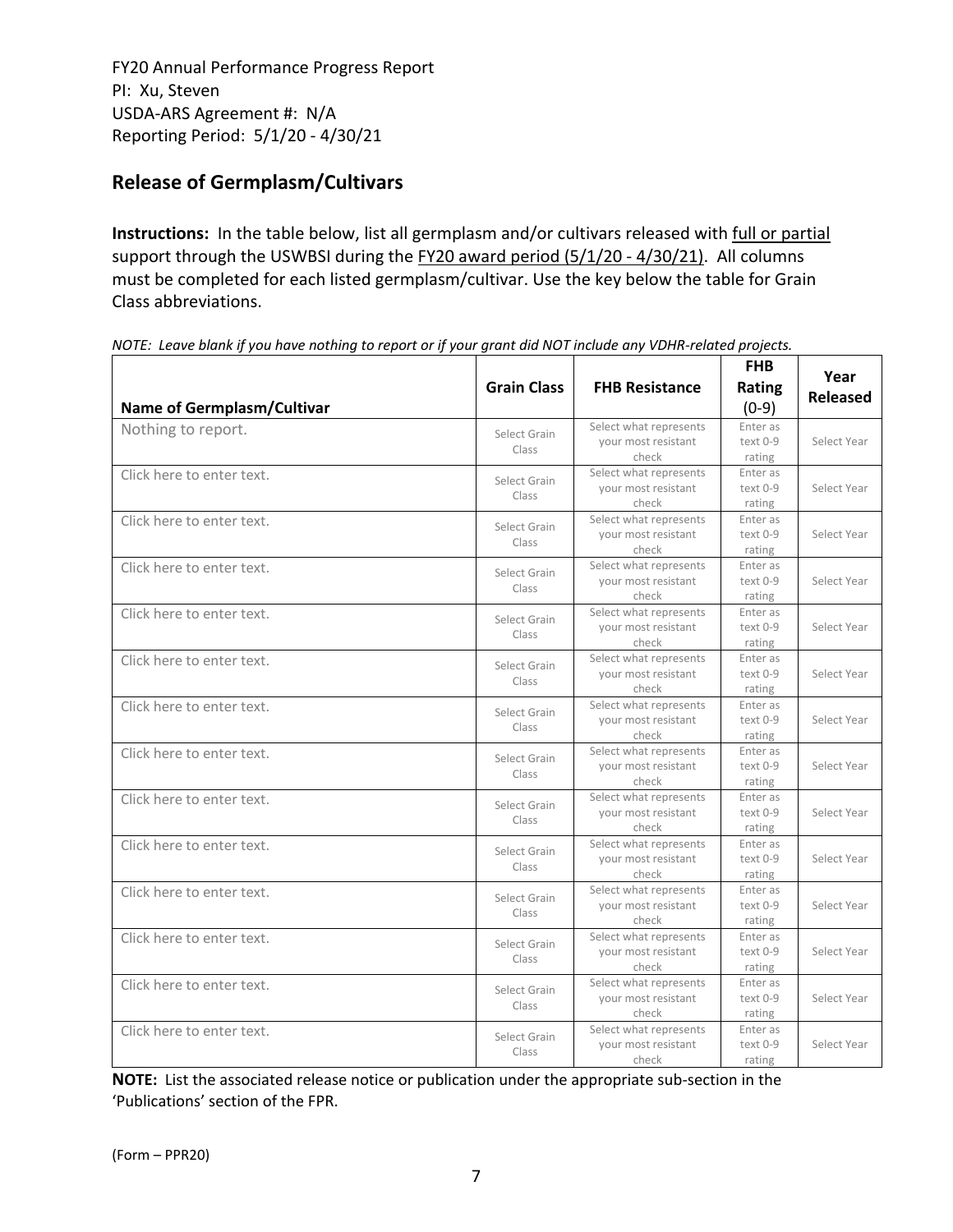# **Publications, Conference Papers, and Presentations**

**Instructions:** Refer to the PR\_Instructions for detailed more instructions for listing publications/presentations about your work that resulted from all of the projects included in the FY20 grant award. Only citations for publications published (submitted or accepted) or presentations presented during the **award period (5/1/20 ‐ 4/30/21**) should be included. If you did not publish/submit or present anything, state 'Nothing to Report' directly above the Journal publications section.

NOTE: Directly below each citation, you **must** indicate the Status (i.e. published, submitted, etc.) and whether acknowledgement of Federal support was indicated in the publication/ presentation. See example below for a poster presentation with an abstract:

Z.J. Winn, R. Acharya, J. Lyerly, G. Brown‐Guedira, C. Cowger, C. Griffey, J. Fitzgerald, R.E. Mason and J.P. Murphy. 2020. "Mapping of Fusarium Head Blight Resistance in NC13‐20076 Soft Red Winter Wheat." In: S. Canty, A. Hoffstetter, and R. Dill‐Macky (Eds.), *Proceedings of the 2020 National Fusarium Head Blight Forum (*p. 12.), Virtual; December 7‐11. Online: https://scabusa.org/pdfs/NFHBF20\_Proceedings.pdf. Status: Abstract Published and Poster Presented Acknowledgement of Federal Support: YES (Abstract and Poster)

#### **Journal publications.**

J. Kumar, J., K.M. Rai, S. Pirseyedi, E.M. Elias, **S. Xu**, R. Dill-Macky & S.F. Kianian. 2020. Epigenetic regulation of gene expression improves Fusarium head blight resistance in durum wheat. Scientific Reports 10:17610. doi: 10.1038/s41598‐020‐73521‐2. Status: Published. Acknowledgement of Federal Support: Yes.

#### **Books or other non‐periodical, one‐time publications.**

Nothing to Report.

## **Other publications, conference papers and presentations**.

Y. Leng, B. Poudel, A. Bernardo, R. Bian, A. Karmacharya, J. Mullins, G. Bai, S. S. Xu and S. Zhong. 2020. "Identification and molecular mapping of a major QTL on chromosome 2A conferring resistance to Fusarium head blight in emmer wheat." In: Canty, S., A. Hoffstetter, and R. Dill‐Macky (Eds.), *Proceedings of the 20120 National Fusarium Head Blight Forum* (p. 19), Virtual; December 7‐11, 2020. Online: